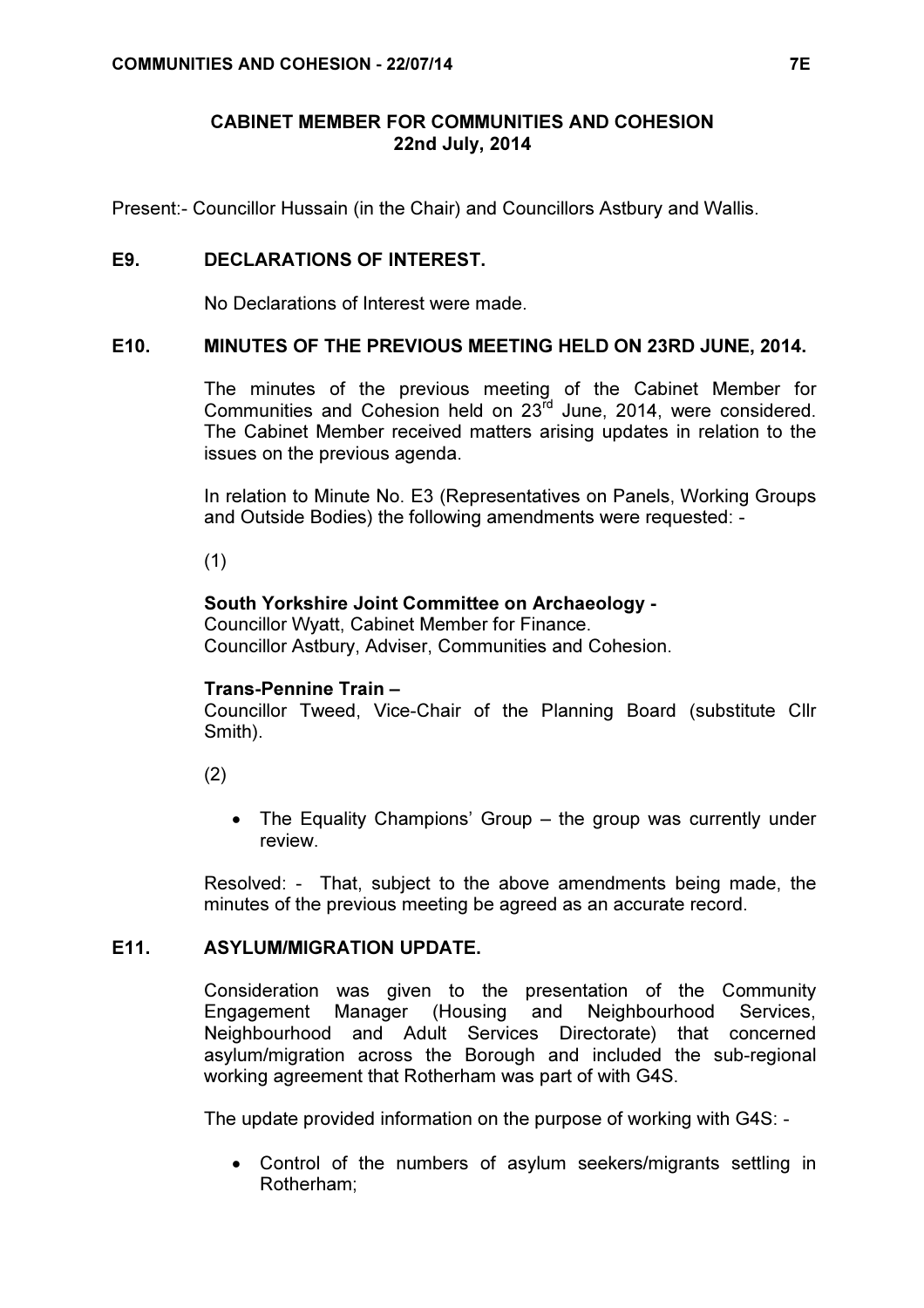- Sub-regional co-operation was continuing to ensure that asylum seekers/migrants were settled and fairly in proportion to the size of each town and city in the sub-region;
- Assessment of the housing stock available for asylum seekers/migrants to ensure it was suitable and met the needs of the group;
- Communication with local stakeholders, including Ward Members, where asylum seekers/migrants were housed; and
- The national review of the Dispersal Policy being undertaken by the Home Office.

Discussion ensued and the following points were made: -

- Importance of ensuring Rotherham received an equitable share of asylum seekers/migrants, compared to its sub-regional and regional neighbours;
- Ensuring that asylum seekers/migrants were housed across the Borough in an equitable way, whilst meeting the requirements of the legislation:
- The importance of keeping all local stakeholders engaged and aware.

Resolved: - That the update information provided be noted.

### E12. JOINT WORKING CHARTER BETWEEN PARISH AND TOWN COUNCILS AND RMBC.

 Consideration was given to the report of the Parish Council Liaison Officer (Neighbourhood Partnerships, Housing and Neighbourhood Services, Neighbourhood and Adult Services Directorate) presented by the Community Engagement Manager. The report outlined the Joint Working Charter between Parish and Town Councils and Rotherham Metropolitan Borough Council. The Charter had been signed in 2006 and slightly amended in 2010 (Minute No. B262 of the Cabinet held on  $15<sup>th</sup>$  March, 2006, refers). The Charter established the framework by which the two tiers of local government worked together.

Since the introduction of the Charter in 2006 the environment in Local Government had changed, legislation had been suspended and new legislation had been introduced, including the Localism Act. All partners had identified, therefore, that the Charter should be reviewed and refreshed to reflect the recent changes.

The submitted report outlined how many of the original aims of the Charter had been met. These included the establishment of a Joint Working Group and the Borough-wide Parish Network, and the development of joint training, contacts, joint consultation and communication, website provision and planning liaison opportunities.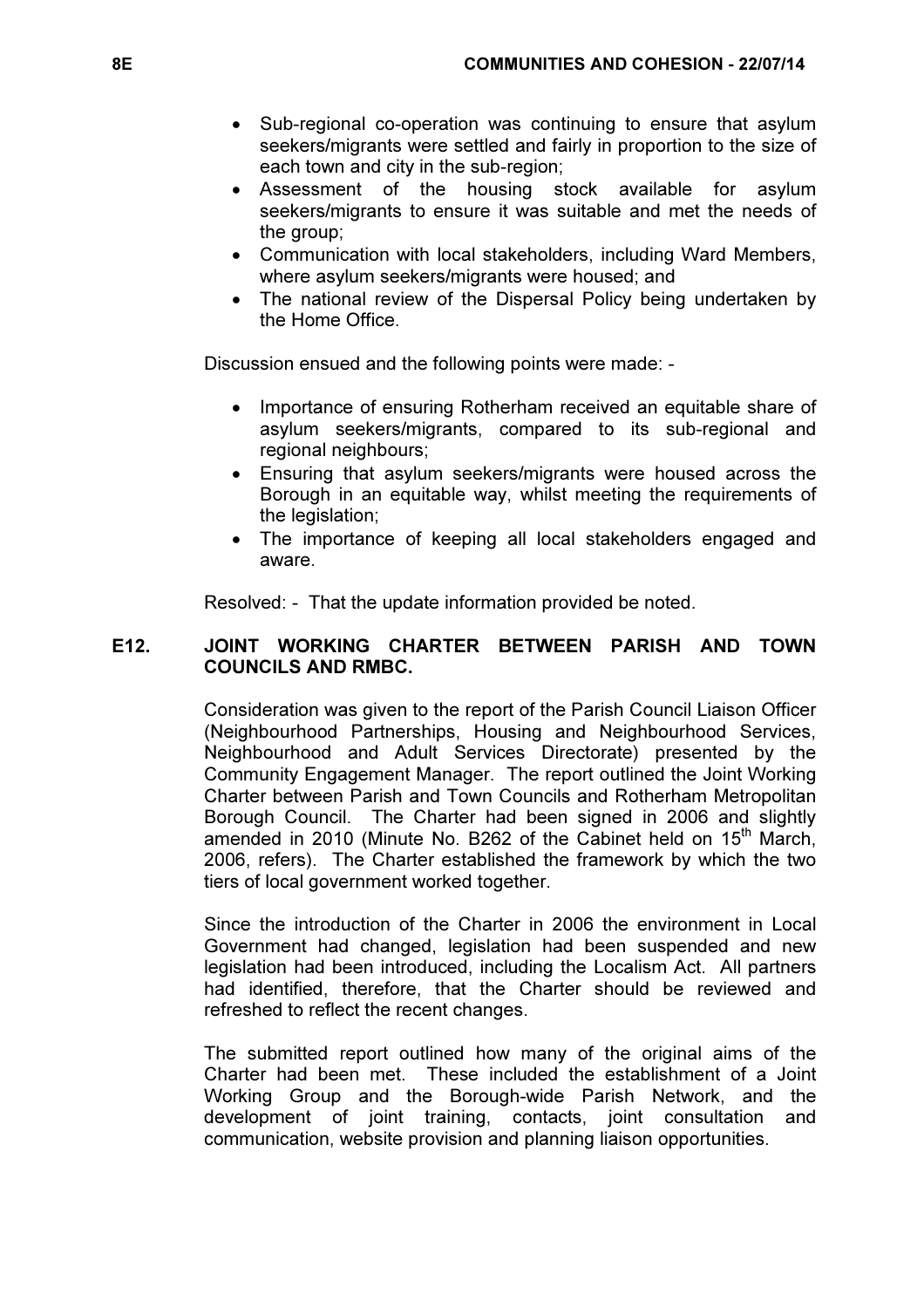It was proposed that the Joint Working Group undertake a review of the Charter. The review would include all stakeholders and would be guided by the key principles of 'Recognition', 'Engagement', 'Consultation' and 'Communications'.

Resolved: - (1) That the report be received and its content noted.

(2) That a review of the Joint Working Charter between Parish and Town Councils and Rotherham Metropolitan Borough Council be undertaken by the Joint Working Group, and a report be presented to a future meeting.

#### E13. COMMUNICATIONS UPDATE.

 Resolved: - That, in the absence of the Communications Manager, this item be deferred to the next meeting of the Cabinet Member for Communities and Cohesion.

## E14. PETITION - PLAY AREA FOR CHILDREN - HIGHFIELD VIEW ESTATE, CATCLIFFE

 Consideration was given to the report that noted receipt of a petition containing 90 signatures requesting improved play safety, improved access and improved road safety measures around the Parish Council Play Area at Nunnery Crescent, Catcliffe.

The petition concluded: -

- Why is it that the other play areas local to us have the same facilities and have an enclosure at sufficient height?
- Why have you placed an entrance down an embankment without a path and next to the main road?
- Why isn't there disabled access?
- Why isn't there sufficient pathway to the gates making the access easier for all that use the area?
- Why, in such a built up area with many children is there no preventative measure to stop speeding drivers?

Resolved: - (1) That the petition be referred to the Transportation and Highways Section for investigation of matters relating to road safety and a report be presented to a future meeting of the relevant Cabinet Member/Cabinet.

(2) That the petition be referred to Catcliffe Parish Council for investigation of matters relating to the Play Area.

(3) That the lead petitioner be informed that the petition has been referred to the relevant Council Department and the Catcliffe Parish Council.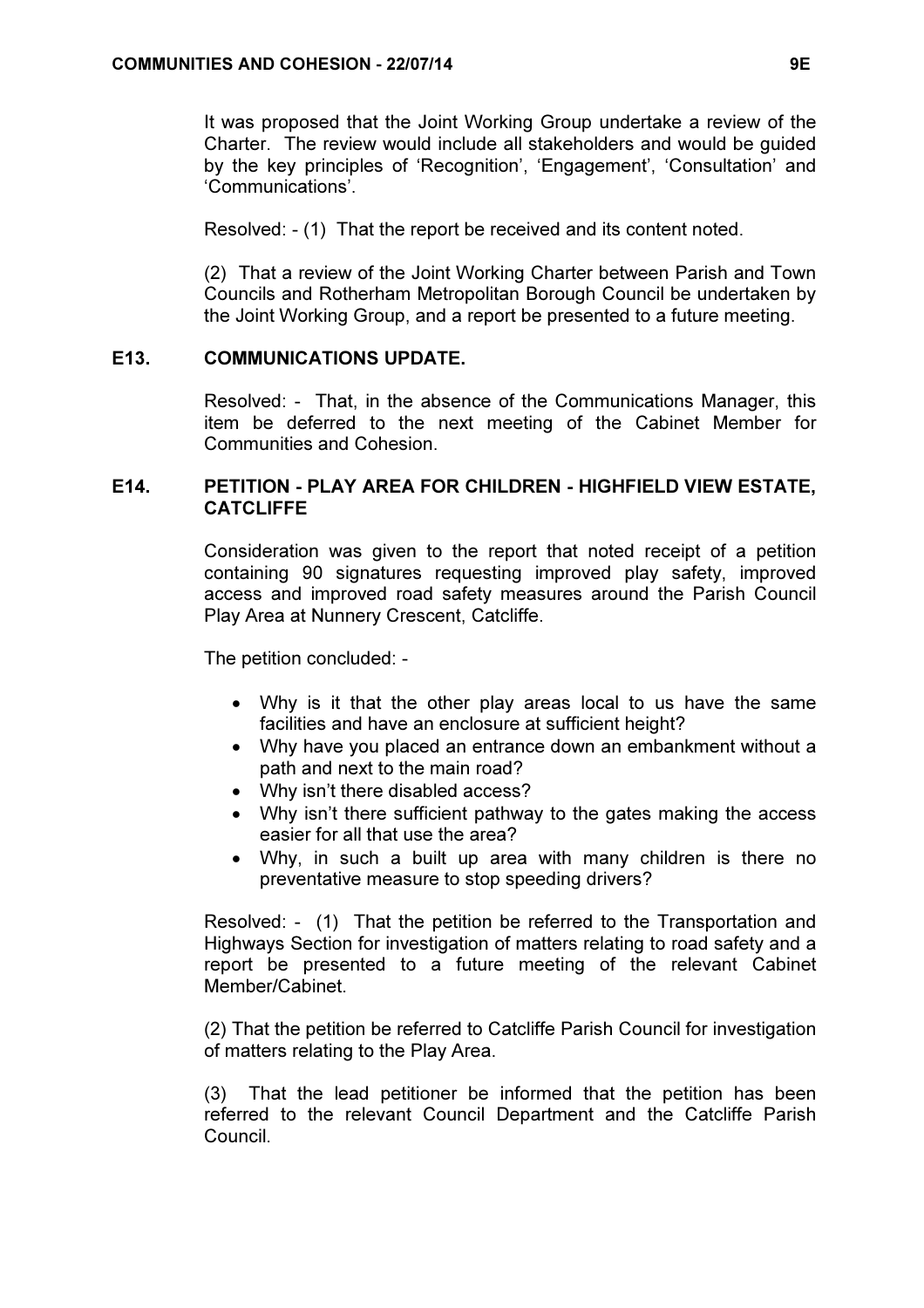#### E15. WORLD WAR TWO MEMORIAL - CLIFTON PARK.

 Consideration was given to the report presented by the Urban Green Spaces Manager (Leisure and Green Spaces, Streetpride, Environment and Development Services Directorate). It outlined the continuing work with the Fellowship of the Services and Friends of Clifton Park to seek to erect a memorial in Clifton Park within the existing memorial garden. The new memorial would be to the servicemen from the Borough who lost their lives in active service during the Second World War.

Currently there was no central memorial in Rotherham for the servicemen who had lost their lives in the Second World War. There had been regular requests from members of the public for there to be a permanent memorial. The Fellowship of the Services and the Friends of Clifton Park had raised funds for the memorial from 2011 onwards in conjunction with public donations, Ward Member contributions and a donation from Morrison Construction. The level of funds now exceeded the required amount; it was proposed that the memorial would be erected in 2014.

In accordance with the submitted report and attached design diagram, a secular design of a curved wall of light grey granite blocks with a sloping face was felt to be in keeping with the original intention of the memorial garden behind the cenotaph. Inset black granite plaques would mirror the top of the central fountain and the steps to the cenotaph. The names of the lost servicemen would be displayed with the the initial and second name of each person in alphabetical order, rather than by regiment and service.

The Council's Conservation Officer had confirmed that the proposed design and scale was in keeping with the Grade II cenotaph and would not detract from the existing memorials.

The whole cost of the memorial would be met from the funds currently held by the Friends of Clifton Park. The Council would assume responsibility for the future maintenance of the memorial, although risks arising from this had been mitigated by the simple robust design of the memorial.

The Cabinet Member for Communities and Cohesion and his Advisers discussed the proposal as submitted.

Resolved: - (1) That the approval to erect a memorial within Clifton Park to Rotherham's Servicemen who lost their lives in active service during the Second World War be approved.

(2) That the adoption of the memorial into the Council's inventory once installed be approved.